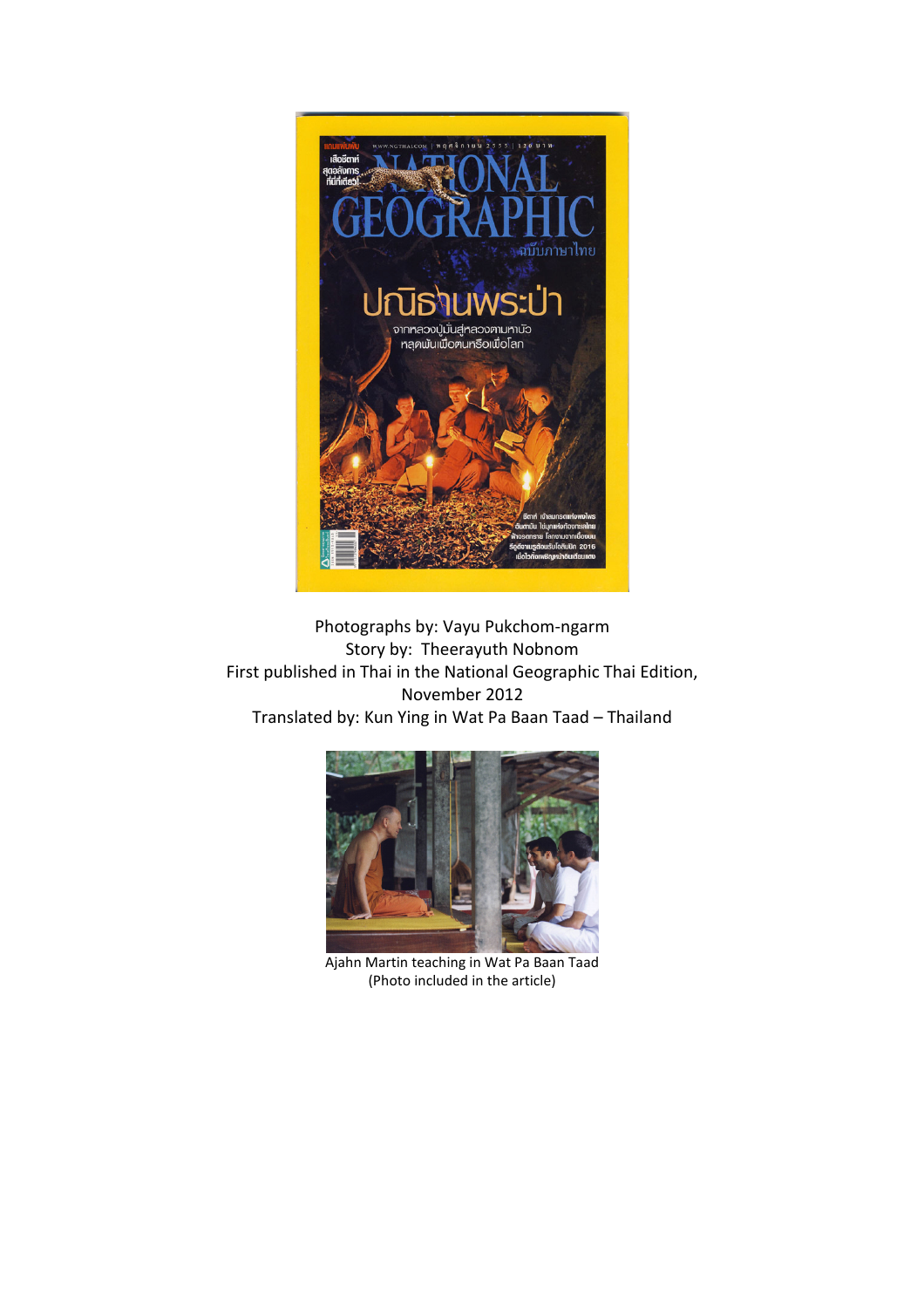## (Front page title) The Will of the Forest Monks From Luangphu Mun to Luangta Maha Bua A Liberation for Oneself or the World

## CARRY ON THE WILL OF THE FOREST MONKS

Over a decade ago I used to taste the life in the robe as a novice. Starting with a mere summer course noviceship I enjoyed continuing this life for several years more. Until grownup and I could not resist worldly life I then disrobed to travel in the mundane world: changing from the yellow robes to Levy's jeans, roaming the cyber forest and living under Facebook tree. A return to the wat/monastery is like traveling back home again.

At the beginning of rainy season in mid-June, on the 3rd waxing moon day of the  $7<sup>th</sup>$ lunar month, I started out from Bangkok heading for Ubon Ratcha Dhani province following a story that I've heard.

It said that once there were 3 monks dressed like Zen Buddhist from Japan, traveling from afar to spend the Lent at the wat/monastery. They came with doubts and made questions: 'why practice; practice for what; why practice is a must; what to get after practice?'

Luangpho/Rev. Father the Abbot replied to his foreign visitors in cool heart: 'why eating rice(food); eating rice for what; why eating rice is a must; what to get after eating rice?'

The three foreign monks were all impressed and said that they had tried to find such a short full-meaning reply like this for a long time; mostly they were either too long or too complicated.

The Abbot sat in silence and then asked: 'Is there any other question?' They then asked again:"who's the one who doesn't know?"

The Abbot replied:"The one who doesn't know is a fool."

The visitor asked:"Who's the fool?"

The Abbot answered:"The fool is the one who doesn't know."

Sometime later after a Dhamma Desna, a British attending the meeting asked:"Where to go after death?"

By coincidence there was a lit candle in front. The Abbot waved the light off and asked:"Where the light goes after being turned off?"

The farang asked more:"Is the next life real? If so, please let me see."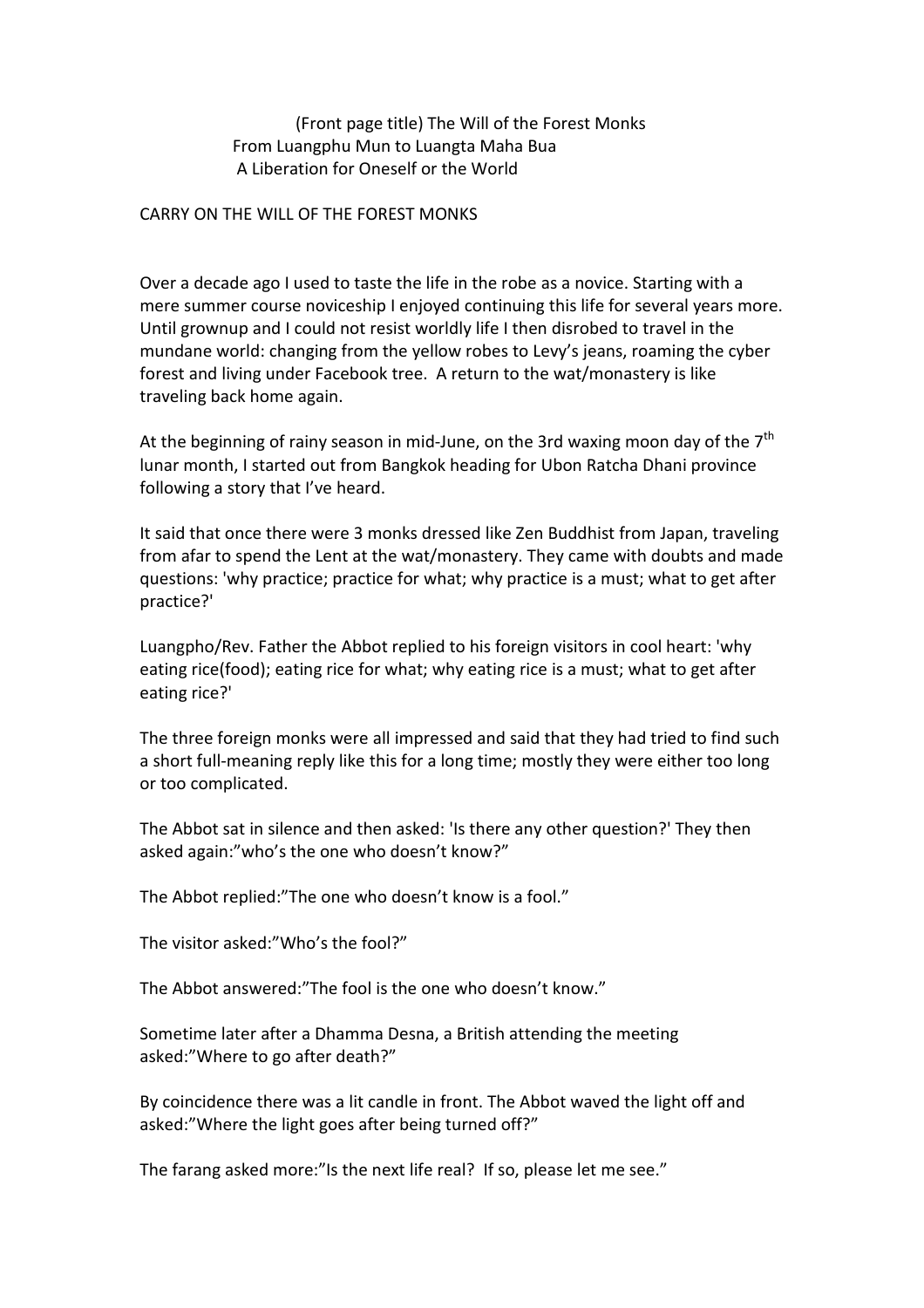The Abbot asked back as usual: "Is tomorrow real? If so, please let me see."

They were all quiet for a while, then the three visiting monks and a British layman kneeled to prostrate in respect to Ven. Phra Bhodidhamma Thera (Luangpho Chah Subhaddo), the abbot of Wat Nong Pa Phong, Warin Chamrab district of Ubon Ratcha Dhani province, and a disciple of Luangphu Man Bhuridatto—the great master of forest tradition/*aranyavasi* in Northeast Thailand.

I arrived at Wat Nong Pa Phong in the afternoon. I got off from the car and walked along a small road into the monastery. Though all the trees looked fresh and lively, the soil underneath my feet was soaked wet and muddy, probably in result of heavy rain the previous night. Each step was difficult for me to go forward, making me doubt about the way of life in this monastery.

.

*"You wouldn't know even if I explain. It's just like a bird wanting to know about fish in the water. No matter of the fish telling the truth how they live in the water, there's no way for the birds to understand as long as they are not the fish."* This is the answer of Luangpho Chah.

The Buddhist Sangha is in two sections: The Ganthadhura and the Vipassanadhura. The first are those who study Academic Dhamma/Pariyattidhamma—the Buddha's Teachings, in order to put into practice or to teach others. They live mostly in town or village or city for the convenience in study. They are also called Khamavasi village monks.

The Vipassanadhura monks are those put the Buddha's Teaching into Practice, specifying in mind training through meditation, in order to gain wisdom on going the Noble Path to Liberation. They need to find a quiet, secluded place far away from worldly disturbance so called Sappaya/favorable, to appropriate the contemplation. By these reasons, the monks of this sect are likely to head for the hills and forests and therefore called Aranyavasi/forest monks; or Phra Thudong/traveling monks.

It's worth to notice that all those seeking for Liberation in the old day(especially the eastern religions like Brahminism, Buddhism and Hinduism of all schools) generally left home to the forest, as if they believed that they had to go to a quiet place in order to find the tranquility of the mind. Mountains and forests are therefore roamed by those Liberation seekers to clean up their mind.

Even the Lord Buddha himself lived in connection with forests throughout his life time. He was born in the forest of Lumbinivan (border between the kingdoms of his father's Kapilavasdu and his mother's Devadaha). He was enlightened under the Assattha Bhodi Tree in the forest by the river Neranjara in the vicinity of Savatthi. He gave the First Desna/sermon at the forest Isipattana-Marukhadayavan in Baranasi/Benares. Finally he went into Parinibbana in the royal garden of Salavanodayan in Kusinara. Throughout many decades that he roamed the world to teach all able beings, there were those in faith who built monasteries in the forests :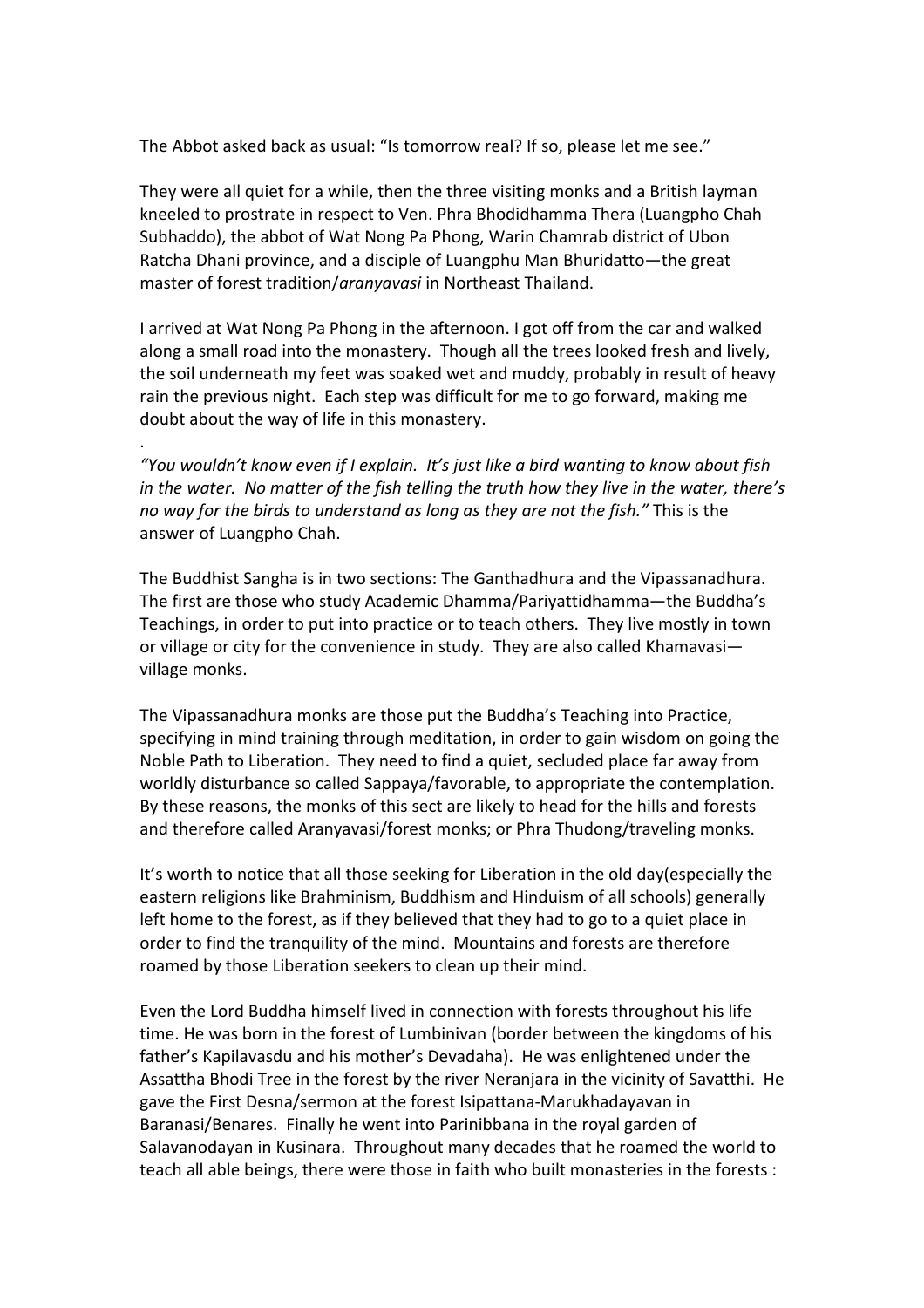e.g.Jetavana,Veluvana,Ambavan,Catthivana,Jivakaambavan,Madakutichimarukadaya van,Anthavan and Nandavan, etc. The word 'van' or 'vana' means 'forest'.

In Buddhakala/Buddha's Day, the Lord Buddha told the bhikkhu sangha to go out living under trees; in caves and caverns; or deserted buildings to practice in Samadhi Bhavana. One of the Buddha's Words reads:" Those bhikkhus who go to the quiet place, having calm mind, well-enlightened in Dhamma, will cherish the joy no common being has ever tasted.'

Vijak Phanit 'the young yogi', an expert in Contemporary Buddhism from Naropa Institution, USA, noted that 'forest' here is a symbol of no-entry space, not decorated by any thoughts, hopes or any social rules. For the goal of Buddhism is the liberation of the mind, free from all spiritual attachment. Forest is a symbol of an ideal physical area that favors the mind training for a release and liberation from world attachment. The forest is free from any influence of knowledge, rules and regulations. In conclusion, a forest is the land of unlimited freedom. To the religious historian, the Dhamma/Vinaya itself does not reflect the rules, behaviors and Buddhist philosophy, but the significance in the forest renunciant paradigm, which is the way of life(of the bhikkhus) that the Samana Gautama Buddha had initiated and lived throughout his lifetime.

Ven. Phra Phrom Khunaphon(Prayut Payutto) viewed in his book 'What's the Problem of the Bhikkhus and the Forest', that since the bhikkhus live in the forest they understand the forest and can see deeply into the subtle value according to the law of nature., or the Law of Ithappajjayata, which is the most perfect environmental system of the nature. As they spend their lives in relation to the forest and develop themselves within its environment the monks consequently help teaching people to understand the value of the forest: including conservation in the form of cultural forests, community forests, public forests and forest monasteries, etc. It also means for the conservation of forests, wild animals, trees and shrubs, and Buddhist forest tradition for monks on continuing the Buddhist religion.

In the midst of quietness, as if completely cut off from the outside world, I walked along the muddy road towards Wat Nong Pa Phong. Big shady trees swayed in the wind seemingly to greet the visitors. This smell of damp earth in the air seemed typical to be the 'classic' atmosphere of a forest monastery.

In general this Wat was not different from any other forest monastery in dividing into 2 parts. Lay people area is in the outer part whereas the Sanghavas or monks quarters are in the back. I walked deep into the Sanghavas where there are small individual Kutis/huts, built simply for monks.

The idea of building construction for forest monks did not allow too much comfort and facilities that make the monks feel so comfortable—in monks word '*tidsuk'(*attached to comfort)—that they don't want to go out facing difficulties and hardship in Thudong/meditation travel--, which is one of the most important mission of the forest monks. Here I could find in a monk's Kuti only an umbrella, mat,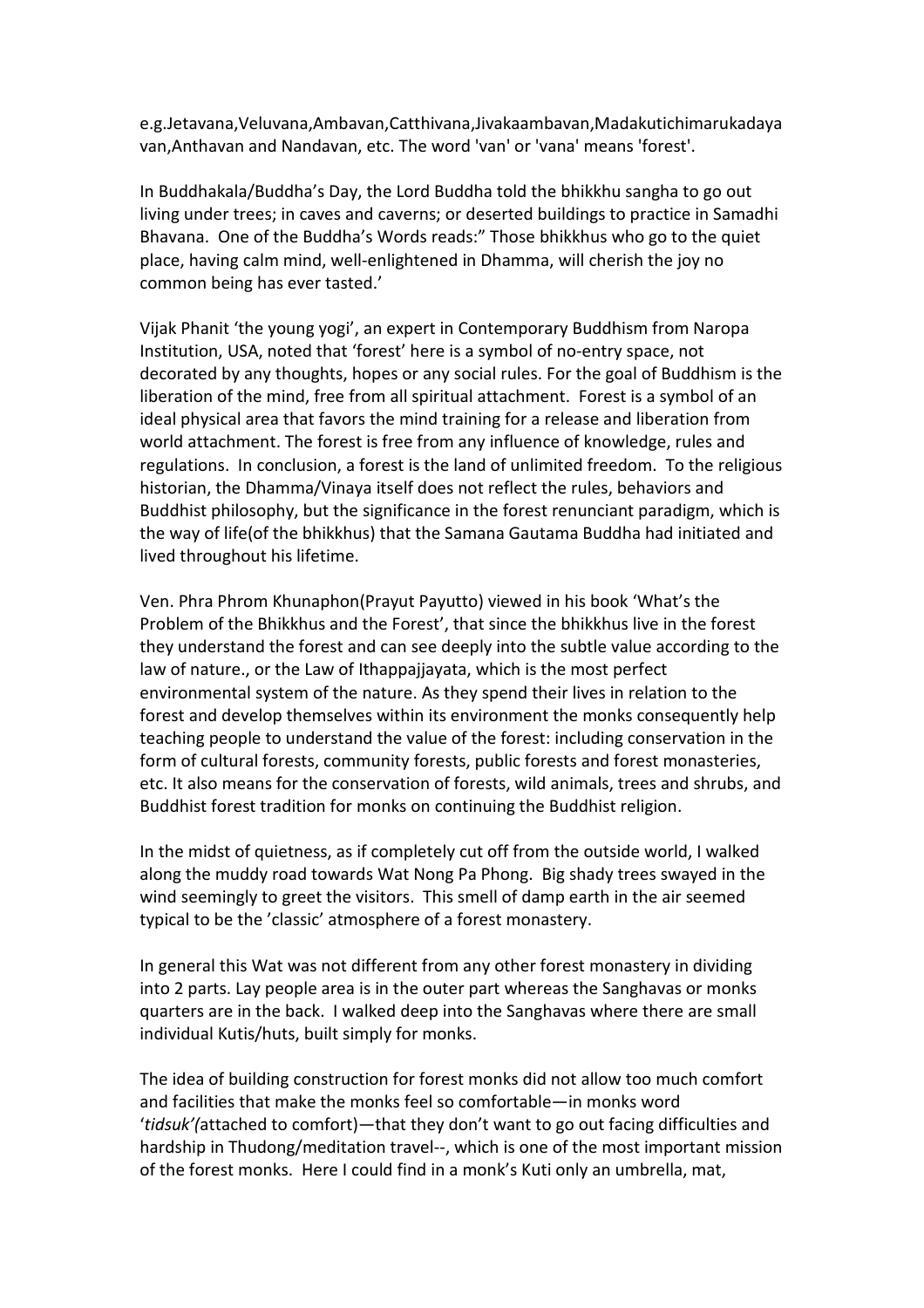*atthabarikhan 8 necessaries for monk*, blanket, robes, candles, lamp and some books. There's no need to think about cell phone*s*, computers and other valuable stuffs!

I spent the first night very well at Wat Nong Pa Phong, though quite not easy lying down on the hard wooden floor of the *kuti.* The cool weather and weariness from the journey put me to sleep easily, before waken up at three o'clock in the morning by the bell ring 'Kaeng-kaeng-kaeng'—a sign for bhikkhus to get up, wash their faces, put on robes and get ready for morning chanting at the Sala.

'Samanasanna' and a recall of my past novice-hood came back with the rain shower and the sound of morning chanting. Then followed the routine of arranging place for eating and sweeping the ground before going out for alms-round.

In spite of flood and mud, the morning routine for forest monks just went on. That morning I followed the monks for alms-round in the nearby village, where the young and the old all lining up waiting for food offering in front of their houses. After the sound of blessing-- Ayu Vanno Sukham Balam, the monks walked away.

Going on almsround is a bhikkhu's routine marked by the Lord Buddha for the 'simple living' with 'no occupation', allowing themselves for full time practice. The word 'bhikkhu' means not only 'one who sees the danger of Samsara/cycle of births and deaths', but also 'a beggar'. Luangpho Chah taught on Pindapata that: *'set up your heart into presence. Don't look at anyone's face but only his or her spoon. And set up 'Buddho' in your heart all the time'. This is the way of Prodsat-helping people. If you don't have enough care, beware that you might contrarily be 'Satprod-being helped by people. Or if you're so hurried on Pindapata for fear that the food might not be left, it is called Pai- Laa- Sat—hunting people .We must bring with us on Pindapata the Sati/awareness and the worthiness of respect and faith.'* 

Back from almsround was the time of eating for once in a day following the Sekhiyadham, i.e. no matter how much food a bhikkhu received he would take to eat for only enough; not to eat in full because it would cause drowsiness and unable to practice. Not only caring for the amount of food, a monk must be careful about the flavor of food –not to get stuck in it. He would try to avoid delicious food for fear of 'Tidsuk'.

The forest monks have many techniques to avoid themselves from 'Tidsuk' in eating: such as mixing all kinds of food together; and even pouring water in the bowl to dilute the taste and flavor of the food. Finally before starting to eat they were to look into the food in their bowls and chanted the consideration of food.

In the afternoon the weather began to get warm and the air became still as if the trees and the winds were taking rest. I began to feel drowsy because of less sleep, so I started to walk roaming the area in the monastery. Along the way I found 'talking tree' giving Desna: 'Eat less. Talk less. Sleep less, but practice at most.' in a signpost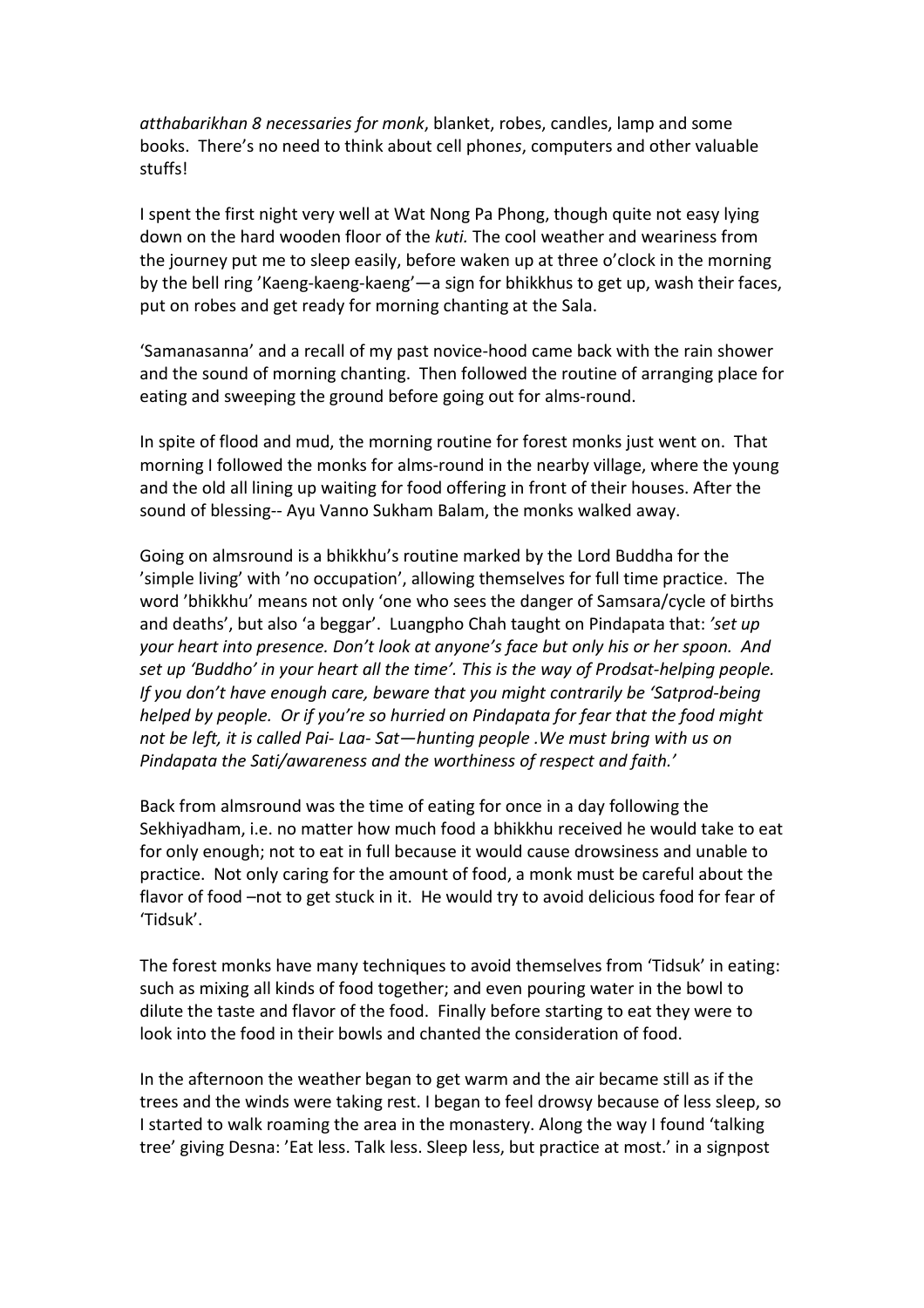on the tree. I walked on passing many Kutis into a clearing space but full of fallen leaves. I looked for a broom and began to sweep.

 "No need to hurry on sweeping. Just take your time and do it slowly. Surely the ground will be cleaned after sweeping, but what about the heart? It would be useless if the ground is clean while the heart is still dirty", A monk behind me noted. He probably saw me swiftly sweep the ground. I smiled and started again with mindfulness focusing at the broom. I slowly swept for so long a time until I felt calm.

Although this was just a short instruction, it's one of the longest sentence I could hear from a forest monk here. For all through several days of my stay at the wat I had had small chance to talk with the monks and novices. Many of them were like the Big Buddha Image in the chapel, i.e. no talk or talk less. At most they just smiled. I noticed that many forest monks here were young men who took their ordination seriously. Some had a will to spend the rest of their lives in the robes. A 'Seeker' here wished to follow the Buddha's footprint. Bhikkhu Wutthichai Cittavaro, a new monk in his first Vassa/rain compared himself with Ven. Yasa in the day of the Buddha.

It is just like what the Buddha said:'Only Dukkha that gives you the light of Dhamma." The young monk told me that 'The physical pain of Dukkha is not so severe. It's the spiritual pain of Dukkha that made me ordain. I used to have all worldly properties and status: house and car and myself an architect. But I still felt not full, not peaceful. I want peacefulness."

Because he had longed for the taste of peacefulness, hearing sound of leaves swaying in the wind, which he could not find in the mundane world, Bhikkhu Wutthichai totally believed in the Buddha's Words: 'Natthi Santi Param Sukham'— No happiness can equal peacefulness.' This was the main reason that made him change his way of life.

For many other young men (like me), this Path seemed to be too lonely and too difficult to focus on our minds. Bhikkhu Wutthichai said,"If you cannot befriend with yourself, it would be difficult to be firm on this Path. Our Masters/Khruba-Ajahns had all risked their lives for the End of births and deaths and we are willing to follow their footprints."

Bhikkhu Wutthichai was not yet qualified for Thudong/meditation travel as he was just a new monk. It took 5 Vassa/rains--years in the robe, to be free from the state of Muttaka—in teacher's control, before a forest monk can leave the Wat/monastery and take meditation travel/Thudong, by then he would be deemed as reliable and capable for keeping himself well under the Dhamma/Vinaya.

The time for Thudong generally started after the Lent. During the Buddhist Lent it's about the time the forest monks took seriously contemplation on meditation and training their minds. After the Lent, these 'Dhamma Warriors' then started out their meditation travel into the hills and forests. For some monks, during the Lent it's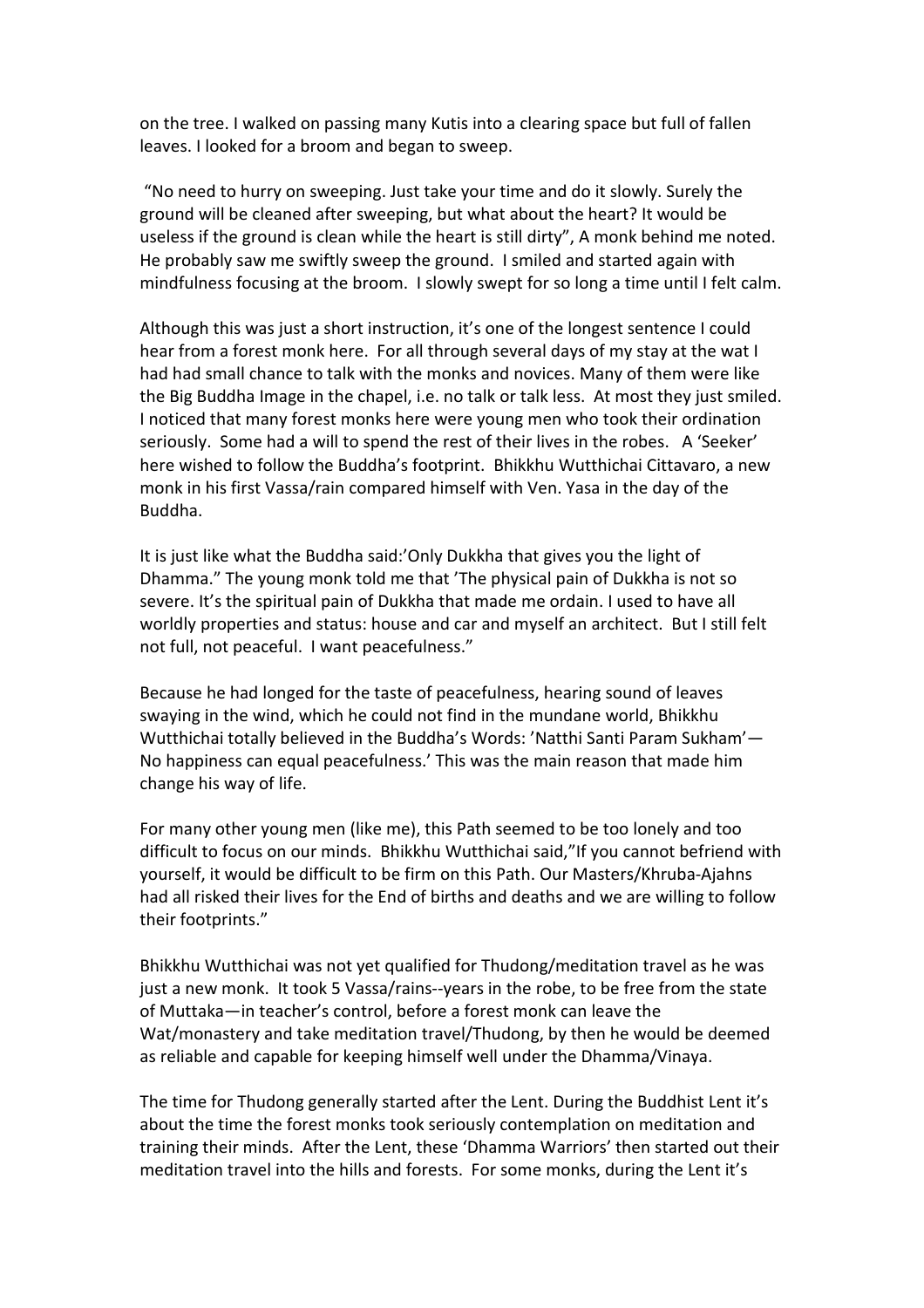Pariyatti—study/academic training and the Thudong after the Lent is the time for Patipatti---practice.

The Principles of Thudong 13—(See the Note) are the rules for traveling forest monks. However, they need not to practice all the 13 principles and some just practice one or two. But they must take it strictly. There's an example in the day of the Buddha that he praised Ven. Maha Kassapa Thera (Chairman of the First Council of the Tipitaka), as Etadakkha—magna-cum-laude in the 3 Thudong principles: i.e. wearing only Pamsukula robes (robes made of thrown-away clothes); taking Pindapata (eating only food offered to his bowl); and living only in the forest.

Ven. Phra Rajwutthachan(Luangphu Dool Atulo) of Wat Burapharam, Surin province said about Luangphu Mun Bhuridatto—'the Dhamma Commander 'of Kammatthana Forest Monks, and his own teacher, that:" I have never seen anyone keep the Thudong as strictly as he. He wore only handmade Pamsukula robes and never used a ready-made one offered. He dwelled in the forest for the rest of his life. He ate only food from Pindapata (food offered into his bowl); even when he was severely sick he sat holding bowl in his lap to receive alms offerings. He didn't care for the merit of Vassa /Lent thus he did not accept the Kathina. He did not care for any building construction and never told any disciple to do so."

The seriousness in practice and the way of practice of Luangphu Mun has originated the Forest Tradition of the bhikkhus in Thailand. Several monk disciples of his are well-known as giving their lives to the Buddha Sassana/religion. They annihilated their Kilesas/defilements with the Sila/precepts, Samadhi/concentration and Panna/wisdom. And they believe that the pure Sila they keep is the best shield for any harm and danger while traveling among the beasts and difficult environment nature.

Talking about the strictness in Dhamma/Vinaya, Ven. Phra Bodhidhamma Thera (Luangpho Chah Subhaddo) of several years experience in severe practice told about once as a young monk on Thudong he could get only a fermented fish offered in his alms bowl. As he was not sure whether it's well cooked (The Vinaya forbids bhikkhus from eating raw meat), he took it out and ate mere rice. After that he went to stay with a Luangta/old monk in a forest monastery in the vicinity of Muang district of Nakhon Phanom province. There a layman brought some fermented rice for offering. All the monks and novices accepted and ate it all but Bhikkhu Chah who just received and left it there. The old monk saw him and asked why he did not eat it. Bhikkhu Chah replied that he did not eat the fermented sweet rice because its smell and flavor were like wine. He continued that he would die rather than violate the Vinaya/Rules and Regulations set up by the Buddha. He was not afraid to lose his life rather than losing the Vinaya.

Sulax Sivalax the Siamese Intellectual opined that, 'Of all forest monks, Phra Ajahn Chah Subhaddo is the most interesting figure, because more than a monk of Supatipanno/good practice, he also has a good sense of humor, whereas the biographies of other monks seem to be over-praised.'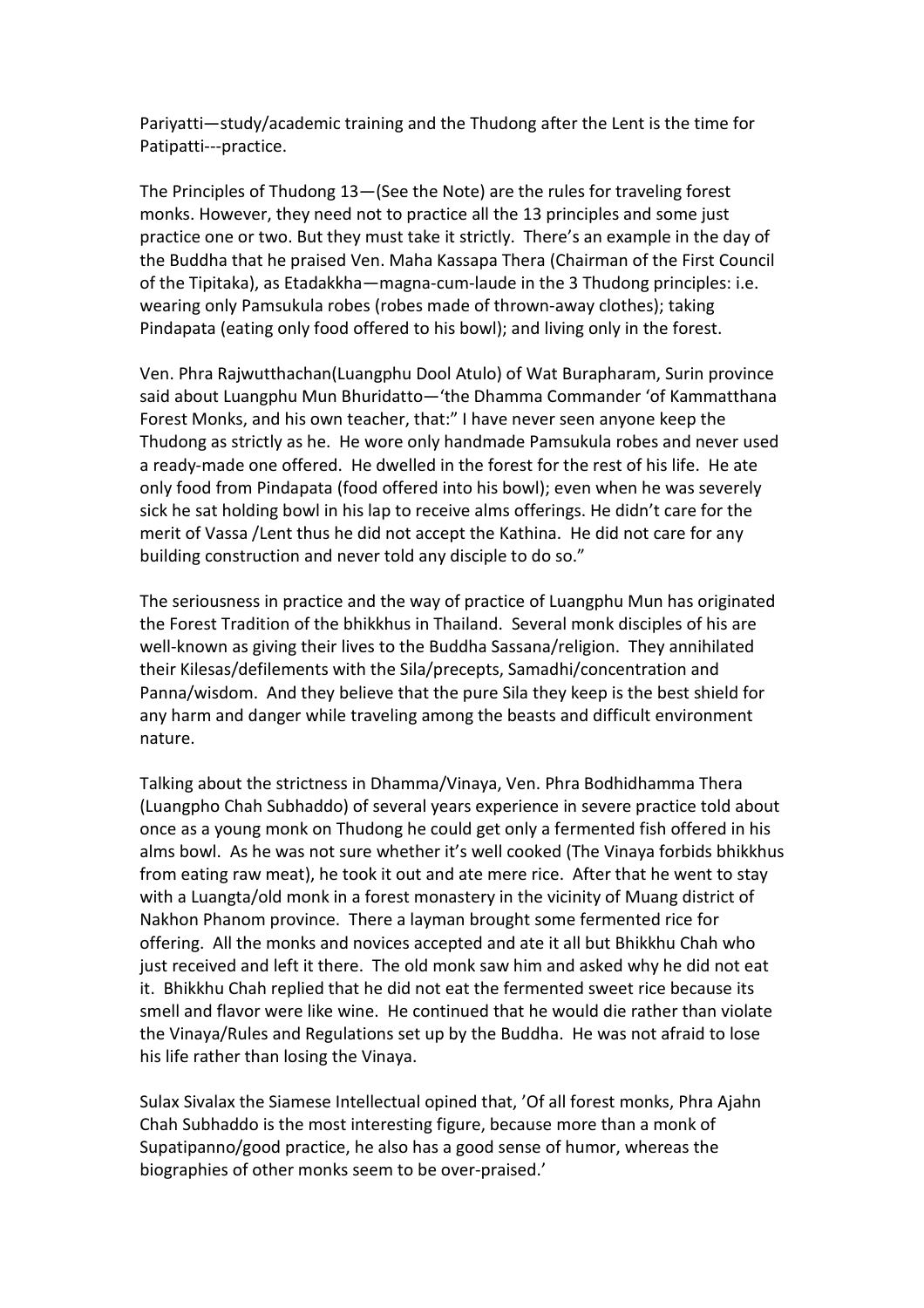Tonight the wind was strong without rain, in spite of dark sky, I stepped bare feet into the Jongkrom (meditation Walkway),touching the cold and damp of the earth, as if traveling into a lonely jungle—with only the sound of night flies shrieking and my own heart beating along the rhythm of meditation steps. As for me, the forest brought peace to my heart. The silence made clear—that I was returning from my body to my mind…

I went back to Bangkok that evening to feel different at home. I left the forest to go to the city. There it was all busy and contradicting with people walking to and fro, and I asked myself if I still lived in the same world. I sat in a pink taxi and as I saw a ring of amulets at the front window of the car I realized that we still lived in the same world.

The influence of forest helped cooling my heart easily to peacefulness. But it's so difficult here in the city. I wondered how Dhamma could prevail in a big city. Suddenly I recalled the word from a monk namely Khunasampanno. He told me that Dhamma prevailed everywhere: walking ahead there's Dhamma; walking back there's also Dhamma; turning on the internet there's Dhamma—all Dhamma. It's up to our own eyes to see Dhamma and start out on 'doing' it.

The taxi stopped in front my house. It seemed I could hear a voice from afar: "Welcome to the way of the World. Here in this world there's also Dhamma."

-----------------------------

Note: DHUTANGA 13—Ascetic Practices

- 1. Pamsukulikanga: wearing only Pamsukula robes (made from thrown-away Clothes).
- 2. Tecivarikanga: triple- robe- wearer's practice.
- 3. Pindapatikanga: eating only food offered into one's alms bowl.
- 4. Sapadanacarikanga: house-to-house seeker's practice.
- 5. Ekasanikanga: eating at only one sitting place
- 6. Pattapindikanga: eating from one alms bowl.
- 7.Khalupacchabhattikanga: later food refuser's practice.
- 8. Arannakanga: forest dwelling practice.
- 9. Abbokasikanga: open-air-dweller's practice.
- 10. Rukkamulikanga: under-tree dweller's practice.